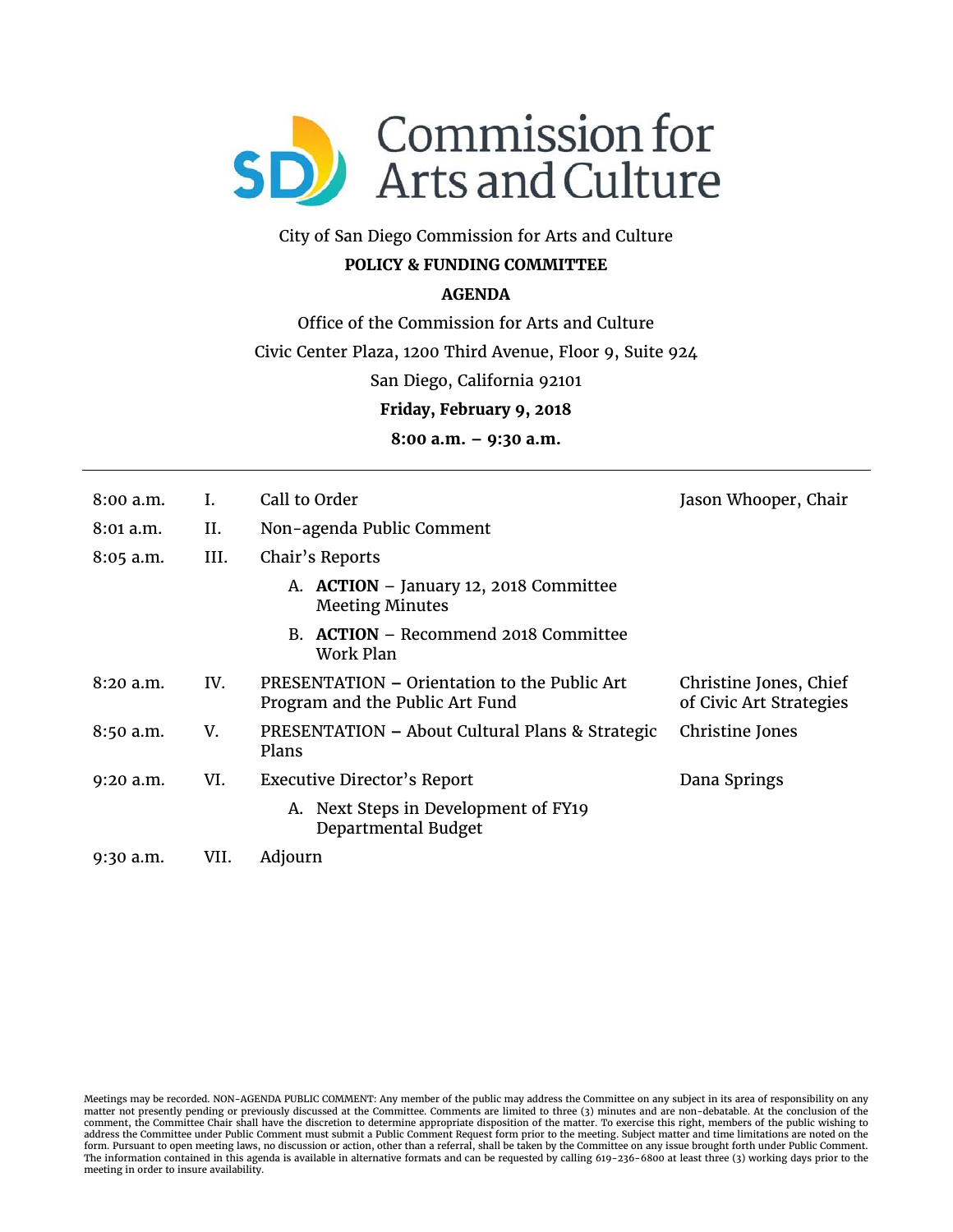

#### City of San Diego Commission for Arts and Culture

#### **POLICY & FUNDING COMMITTEE**

#### **MINUTES**

#### **Friday, January 12, 2018**

Members Present Jason Whooper, Chair Ann Bossler, Vice Chair Vernon Franck Kirin Macapugay

Guest Commissioner Present Janet Poutré

Members Absent Larry Baza

Staff Present Dana Springs Christine E. Jones Anjanette Maraya-Ramey

- I. Call to Order Commissioner Jason Whooper called the City of San Diego Commission for Arts and Culture's Policy & Funding Committee to order at 9:40 a.m. at the office of the Commission for Arts and Culture, 1200 Third Avenue, Suite 924, San Diego, California 92101.
- II. Non-Agenda Public Comment
	- Peter Kalivas (The PGK Project) commented on the Mayor's 2018 State of the City Address
- III. Chair's Reports Commissioner Jason Whooper asked committee members to make any necessary conflict of interest disclosures.
	- Commissioner Vernon Franck disclosed a non-interest as an unpaid advisor to A Ship in The Woods Foundation.
	- A. **ACTION – December 8, 2017 Meeting Minutes Commissioner Vernon Franck made a motion to approve the Policy & Funding Committee meeting minutes of December 8, 2017. Commissioner Ann Bossler seconded the motion. The vote was 4-0-0; the motion passed.**

Yea: Bossler, Franck, Macapugay, Whooper (4)

Nay: (0)

Abstention: (0)

Recusal: (0)

- B. Commission Business Commissioner Jason Whooper reported that training for Commission Advisory Panelists is underway in preparation for evaluating responses to the FY19 Organizational Support Program (OSP) and Creative Community San Diego (CCSD) Request for Proposals (RFP). He also described his leadership style and priorities.
- IV. PRESENTATION Orientation to the City's Budget Process & Penny for the Arts Five-Year Blueprint Executive Director Dana Springs presented an orientation to the City's budget process and the Penny for the Arts Five-Year Blueprint and fielded questions from committee members.
	- Public Comment
	- Molly Puryear (Malashock Dance) commented on the FY18 Arts Education Enrichment Initiative.
	- Peter Kalivas (The PGK Project) commented on the FY18 Arts Education Enrichment Initiative.
- V. PRESENTATION Orientation to the Public Art Program and the Public Art Fund Commissioner Jason Whooper postponed this item in the interest of time.
- VI. **ACTION – Recommend 2018 Schedule of Standing Committee Meetings** Commissioner Jason Whooper initiated discussion on this item. **Commissioner Vernon Franck made a motion to recommend to the Commission that its Policy & Funding Committee meet monthly on the second Friday of the month from 9:30**